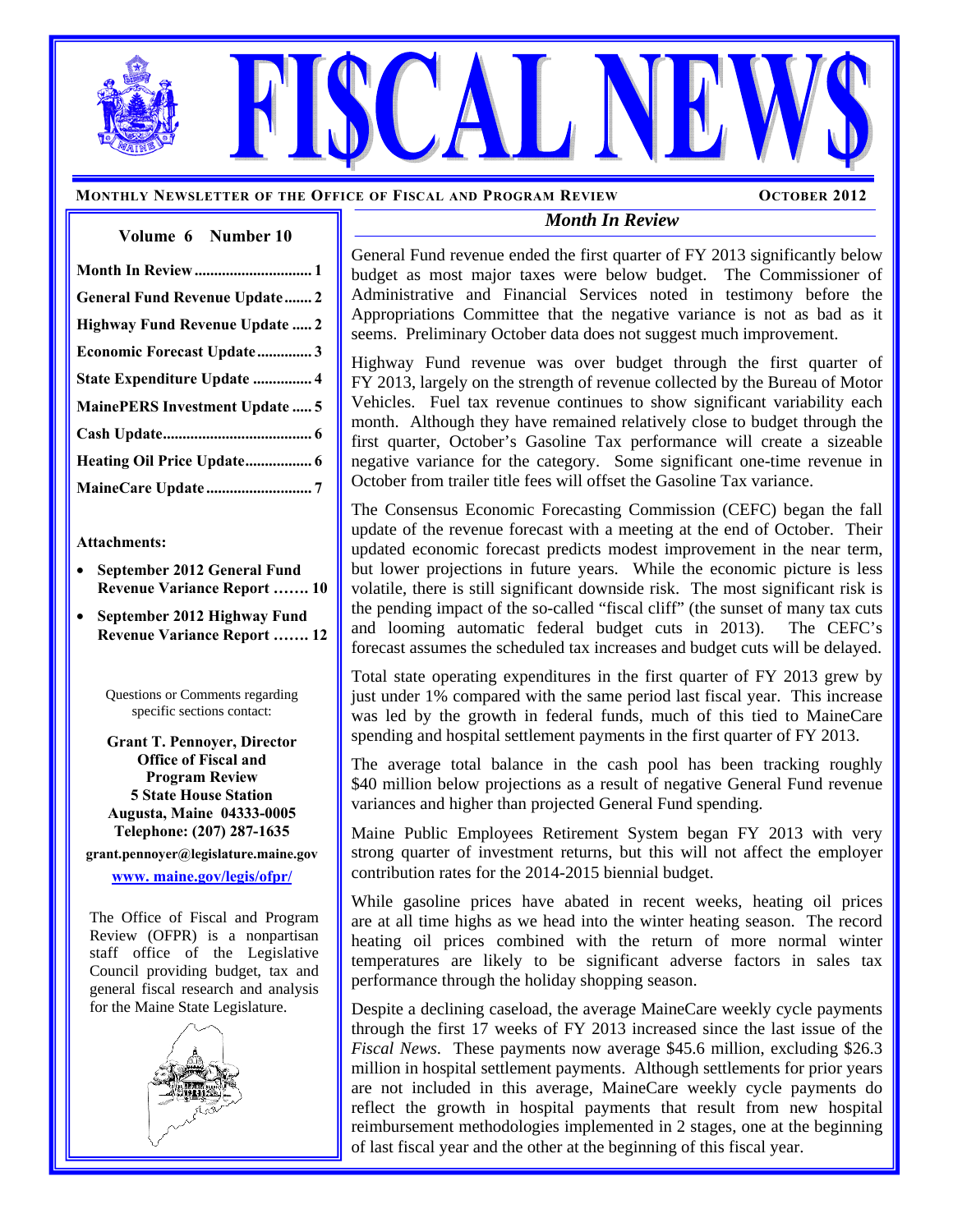| <b>General Fund Revenue Update</b>                      |               |         |            |          |            |          |  |  |
|---------------------------------------------------------|---------------|---------|------------|----------|------------|----------|--|--|
| Total General Fund Revenue - FY 2013 (\$'s in Millions) |               |         |            |          |            |          |  |  |
|                                                         | <b>Budget</b> | Actual  | Var.       | % Var.   | Prior Year | % Growth |  |  |
| September                                               | \$303.3       | \$281.2 | $(\$22.1)$ | $-7.3\%$ | \$303.6    | $-7.4\%$ |  |  |
| <b>FYTD</b>                                             | \$611.8       | \$584.9 | $(\$26.9)$ | $-4.4\%$ | \$609.7    | $-4.1\%$ |  |  |

General Fund revenue was \$22.1 million (7.3%) under budget in September and ended the first quarter of FY 2013 with a negative variance of \$26.9 million (4.4%). Revenue for the first quarter of FY 2013 was 4.1% below the first quarter of FY 2012. All of the major taxes have fallen below budget through the first quarter of FY 2013. Preliminary data for October does not show any significant reversal in that trend.

Sales tax collections were under budget by \$0.9 million in September and \$9.6 million for the first quarter of FY 2013. September sales tax collections were much closer to budget than in August largely due to strong growth of meals and lodging sales in August collected in September. July taxable sales (August revenue) in these key tourism taxable sales components were worrisome, but the three-month average growth in these components was very strong. Representatives of the tourism industry thought that the relatively poor showing for July taxable sales was because the  $4<sup>th</sup>$  of July fell on a Wednesday this year, which negated a long weekend opportunity for many potential tourists. Preliminary data for October indicate that this category will be under budget once again by roughly \$4 million.

Individual income tax revenue was \$6.2 million under budget in September and, as it was in August, the negative variance was largely due to withholding payments. With the negative variances in August and September, individual income tax collections have fallen \$4.8 million or 1.5% below budget through the first quarter of FY 2013. While withholding receipts account for most of this variance, estimated payments due in September fell \$3.2 million below budget and actually declined compared with last September.

Preliminary data for October are inconclusive with a large variance in withholding payments recorded outweighing other positive variances in this category. The withholding negative variance could be eliminated depending on the outcome of quarterly reporting receipts due at the end of the month.

The other category with a significant negative variance through the first quarter of FY 2013 is the Corporate Income Tax, which was below budget by \$5.7 million in September and \$13.2 million for the quarter. September estimated payments fell 21% below last September, significantly more than the decline projected in the current forecast. A positive variance in October's estimated payments will partially offset the negative variance, but final payments fell below budget in October, which more than offset the recovery in estimated payments leaving corporate income tax collections roughly \$14 million below budget through October.

In a presentation to the Appropriations Committee, the Commissioner of Administrative and Financial Services tried to alleviate some of the concern about the first quarter's performance. He noted a significant portion of the negative variance in the Sales and Use Tax was due to an overstated revenue accrual estimate that increased June 2012 and FY 2012 revenue and caused a much larger offsetting adjustment in August 2012 and FY 2013 revenue. There are some other timing issues that overstate the negative variance. The most significant of which are a \$2.8 million shortfall in Hospital Excise Tax payments budgeted in and due at the end of September and a \$1 million variance related to a payment from the Finance Authority of Maine. These negative variances will be offset by the end of November.

|                                                         |               | <b>Highway Fund Revenue Update</b> |       |        |            |          |  |  |
|---------------------------------------------------------|---------------|------------------------------------|-------|--------|------------|----------|--|--|
| Total Highway Fund Revenue - FY 2013 (\$'s in Millions) |               |                                    |       |        |            |          |  |  |
|                                                         | <b>Budget</b> | Actual                             | Var.  | % Var. | Prior Year | % Growth |  |  |
| September                                               | \$25.5        | \$26.4                             | \$0.9 | 3.6%   | \$24.9     | 6.2%     |  |  |
| <b>FYTD</b>                                             | \$61.6        | \$63.6                             | \$2.0 | 3.2%   | \$60.9     | 4.5%     |  |  |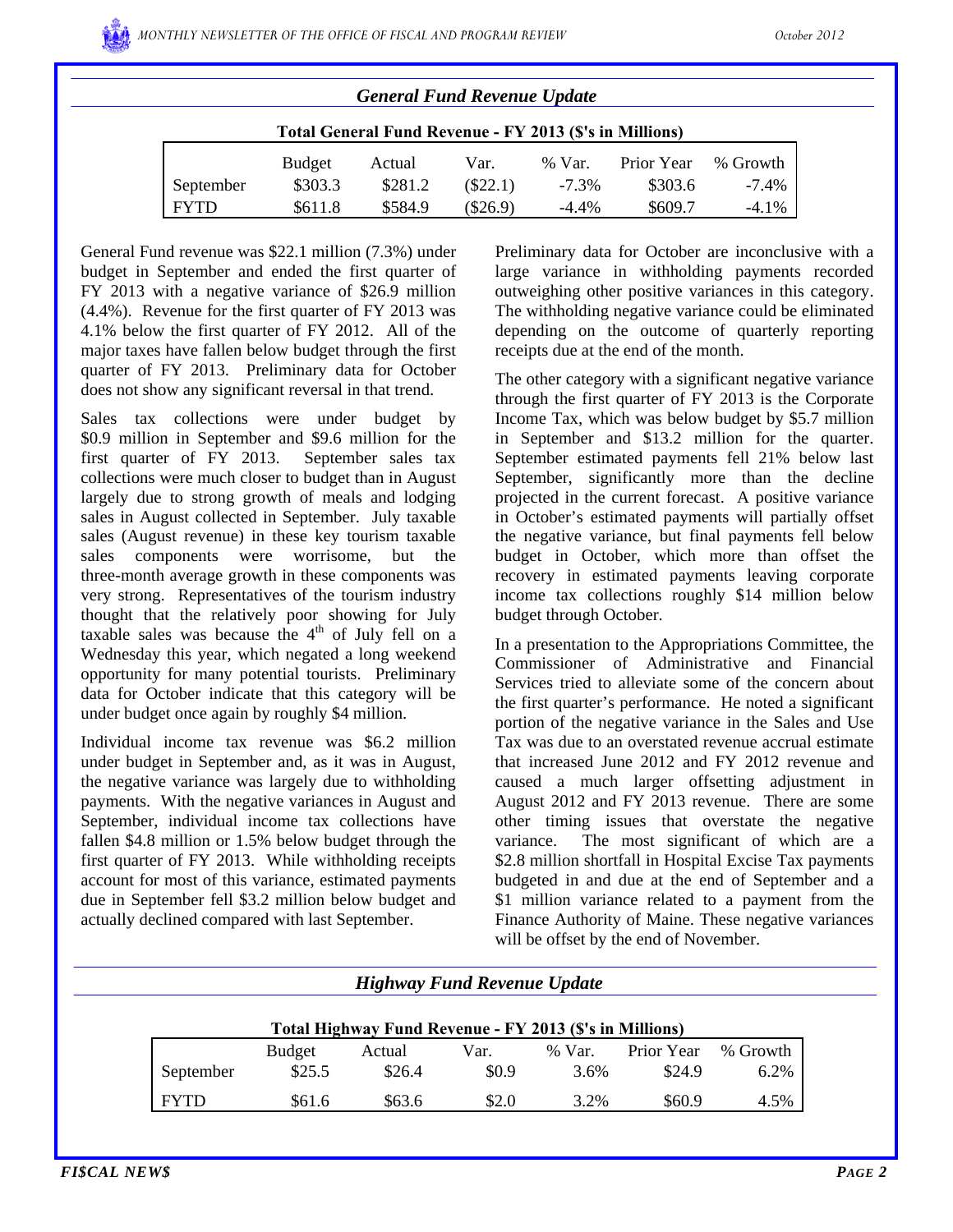### *Highway Fund Revenue Update (continued)*

Highway Fund revenue was \$0.9 million (3.6%) over budget in September and was \$2.0 million (3.2%) over budget for the first quarter of FY 2013. Revenue growth for the first quarter of FY 2013 was 4.5% over the first quarter of FY 2012.

The positive variance through the first quarter was due primarily to strong collections of motor vehicle registration fees and title fees, which had positive variances of \$1.3 million and \$0.8 million, respectively through the first quarter of FY 2013. In October, there was a huge spike in title fee

revenue due to some unusual one-time revenue from the retitling of roughly 179,000 trailers in Maine.

Fuel taxes continue to exhibit significant volatility each month compared to budget that may be a significant contributor to the unusual growth for the first two months of FY 2013. Despite this variability from budget each month, fuel tax collections for the first quarter of FY 2013 are tracking close to budget in aggregate. However, gasoline tax collections are more than a \$1 million under budget in October.

#### *Economic Forecast Update*

The Consensus Economic Forecasting Commission (CEFC) met on Thursday, October  $25<sup>th</sup>$ , to gather additional Maine specific data from various industry associations and to update the forecast in advance of its November  $1<sup>st</sup>$  statutory reporting deadline.

The CEFC began the meeting with testimony from several major industry organizations. These presentations were more optimistic than one year ago, but there were still some issues identified that represent impediments to economic growth. These include a skills gap that makes it difficult to fill certain important positions, an aging population and some pending regulatory concerns.

Glenn Mills of Maine's Department of Labor presented employment data indicating that Maine is not doing worse than the nation despite the official estimates of the unemployment rate. He also cautioned regarding using the official estimates and pointed out the effects of the likely revisions to official data based on updated reporting. The estimates of the likely revisions indicated some job growth of roughly 6,800 jobs from June 2011 to June 2012. One of the strongest sectors was the Leisure and Hospitality sector, which reflected the addition of the Oxford Casino. Based on the likely revisions to the labor data, he also thought that the CEFC's growth forecast seems much more plausible as opposed to his assessment this past July at a joint retreat of the CEFC and the Revenue Forecasting Committee. The CEFC also received an update of the recent revenue performance from Michael Allen of Maine Revenue Services, which is covered in the revenue update articles earlier in this publication.

After reviewing several forecast options and underlying assumptions developed by Moody's Analytics and IHS Global Insight, the major national economic forecasting entities, the CEFC decided to base their forecast on the Global Insight baseline forecast with some minor changes.

As part of its review of that forecast, the CEFC felt that it needed to get some additional background information from Global Insight and scheduled a follow-up meeting by conference call on Monday, October  $29<sup>th</sup>$ . After reviewing the additional information, the CEFC made some additional modifications to the Global Insight forecast. Presented in the table on the next page are the major variables of the economic forecast compared to its February 2012 report. In general, the updated forecast predicts some modest improvement in the near term, but slower longer term growth than the previous forecast.

In adopting this forecast, the CEFC will include in its report a particularly strong note of caution. More so than any of their previous forecasts, the timing of this update is particularly inopportune falling just before a major national election that will likely affect the critical steps taken by the President of the United States and Congress to address the pending repeal for 2013 tax years of many of the Bush-era tax reductions and the automatic across-the-board federal budget cuts currently scheduled to take effect January 1, 2013. The combination of these has been referred as the "fiscal cliff."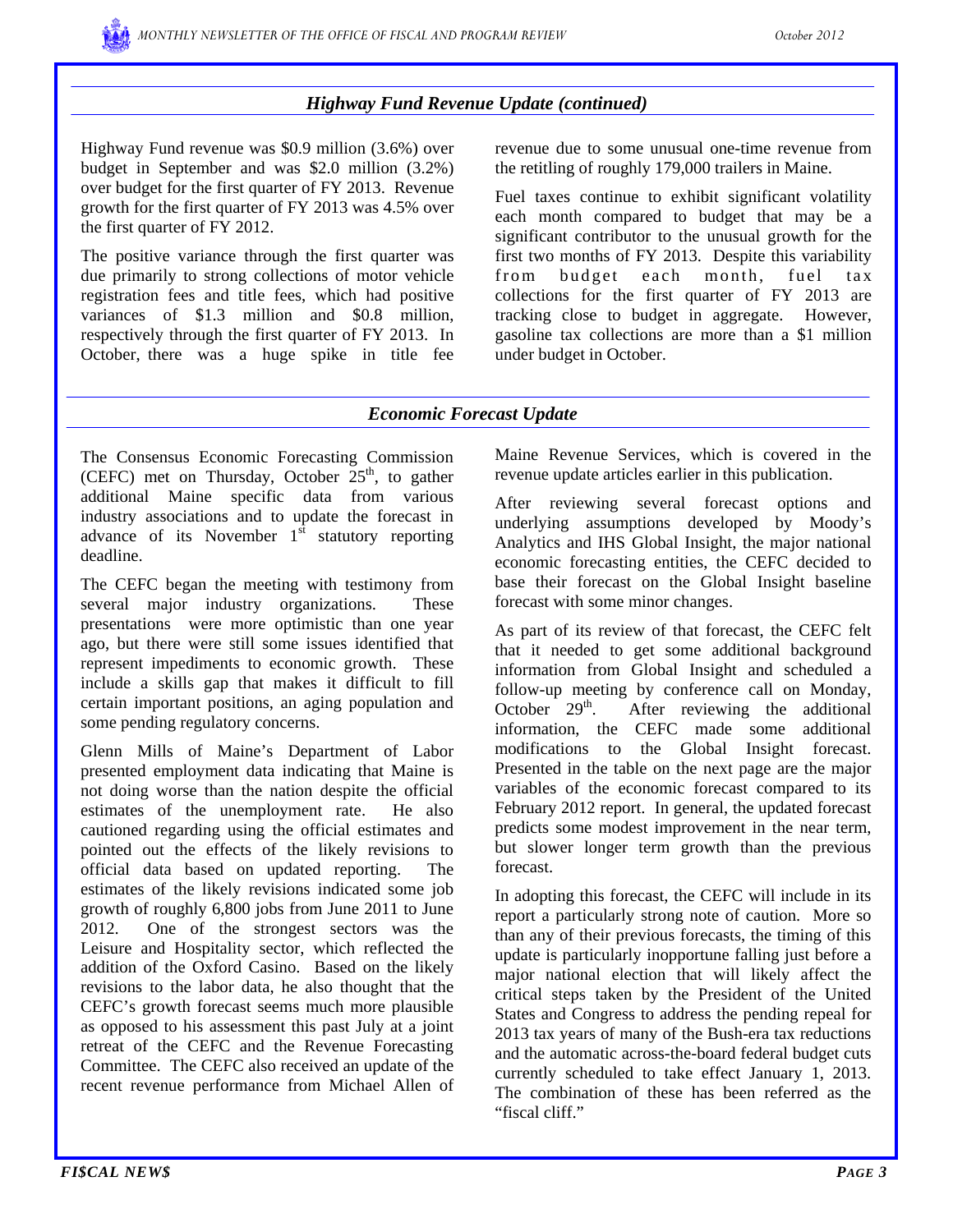#### *Economic Forecast Update (continued)*

Each of the national forecasts are based on assumptions that the President and Congress will agree to extend some or all of the tax cuts in 2013 and the automatic federal budget cuts will not take effect in 2013. The CEFC will be carefully watching federal action or inaction on the "fiscal cliff" and may react by meeting sooner than normal to address actions that are inconsistent with assumptions.

In the meantime, Maine Revenue Services will be using these updated economic assumptions in their tax models to develop recommendations for the Revenue Forecasting Committee, which will be meeting at the end of November to update their revenue forecast and comply with their statutory reporting deadline of December 1<sup>st</sup>.

| Comparison of February 2012 and two ember 2012 Economic Forecasts |         |          |          |          |         |         |  |  |  |  |
|-------------------------------------------------------------------|---------|----------|----------|----------|---------|---------|--|--|--|--|
| <b>Calendar Years</b>                                             | 2012    | 2013     | 2014     | 2015     | 2016    | 2017    |  |  |  |  |
| • Wage & Salary Employment (Annual Percentage Change)             |         |          |          |          |         |         |  |  |  |  |
| $>$ Consensus 2/2012                                              | $0.1\%$ | $0.8\%$  | $1.3\%$  | $1.4\%$  |         |         |  |  |  |  |
| $>$ Consensus 11/2012                                             | $0.3\%$ | $0.7\%$  | $1.0\%$  | $1.0\%$  | $1.0\%$ | $0.8\%$ |  |  |  |  |
| <b>Difference</b>                                                 | $0.2\%$ | $-0.1\%$ | $-0.3\%$ | $-0.4\%$ | $1.0\%$ | $0.8\%$ |  |  |  |  |
| • Personal Income (Annual Percentage Change)                      |         |          |          |          |         |         |  |  |  |  |
| $>$ Consensus 2/2012                                              | $3.0\%$ | $3.0\%$  | $4.7\%$  | $4.8\%$  |         |         |  |  |  |  |
| $>$ Consensus 11/2012                                             | 3.5%    | $3.2\%$  | $4.1\%$  | $3.9\%$  | $4.2\%$ | 3.8%    |  |  |  |  |
| <b>Difference</b>                                                 | $0.5\%$ | $0.2\%$  | $-0.6\%$ | $-0.9\%$ | $4.2\%$ | $3.8\%$ |  |  |  |  |
| • Consumer Price Index (Annual Percentage Change)                 |         |          |          |          |         |         |  |  |  |  |
| $>$ Consensus 11/2011                                             | $1.3\%$ | $1.9\%$  | $2.3\%$  | $2.1\%$  |         |         |  |  |  |  |
| $>$ Consensus 2/2012                                              | $2.0\%$ | $1.3\%$  | 1.8%     | $1.7\%$  | $1.9\%$ | $1.9\%$ |  |  |  |  |
| <b>Difference</b>                                                 | $0.7\%$ | $-0.6\%$ | $-0.5\%$ | $-0.4\%$ | 1.9%    | $1.9\%$ |  |  |  |  |

#### **Comparison of February 2012 and November 2012 Economic Forecasts Consensus Economic Forecasting Commission**

#### *State Expenditure Update*

Total expenditures for the State's operating funds increased by 0.8% during the first quarter of FY 2013 compared with the first quarter of FY 2012 (see table on the following page). General Fund expenditures and Other Special Revenue Funds (dedicated revenue accounts) declined by 1.6% and 3.5%, respectively. While Highway Fund expenditures increased modestly, the growth of operating fund expenditures results from a 5.5% increase in Federal Funds expenditures. Some unusual one-time adjustments and initiatives in MaineCare spending helped create this odd pattern of spending.

General Fund expenditures included a one-time payment of \$29.7 million during the first quarter of FY 2012 to repay federal targeted case management funds. If that one-time payment is removed, General

Fund spending would have grown by \$16.5 million or 2.0%. FY 2013 total General Fund appropriations are budgeted to be 2.4% below FY 2012 actual General Fund expenditures.

MaineCare spending explains much of the General Fund change in expenditures and explains virtually all of the Federal Funds expenditure growth. MaineCare federal matching fund expenditures increased by \$37.5 million (total expenditures growth for Federal Funds statewide was \$34.4 million) with \$16.7 million of the increase in Federal Fund spending tied to hospital settlement payments in the first quarter of FY 2013. Total MaineCare spending for hospital settlements during the firs quarter of FY 2013 was \$26.3 million. There were no hospital settlement payments during FY 2012.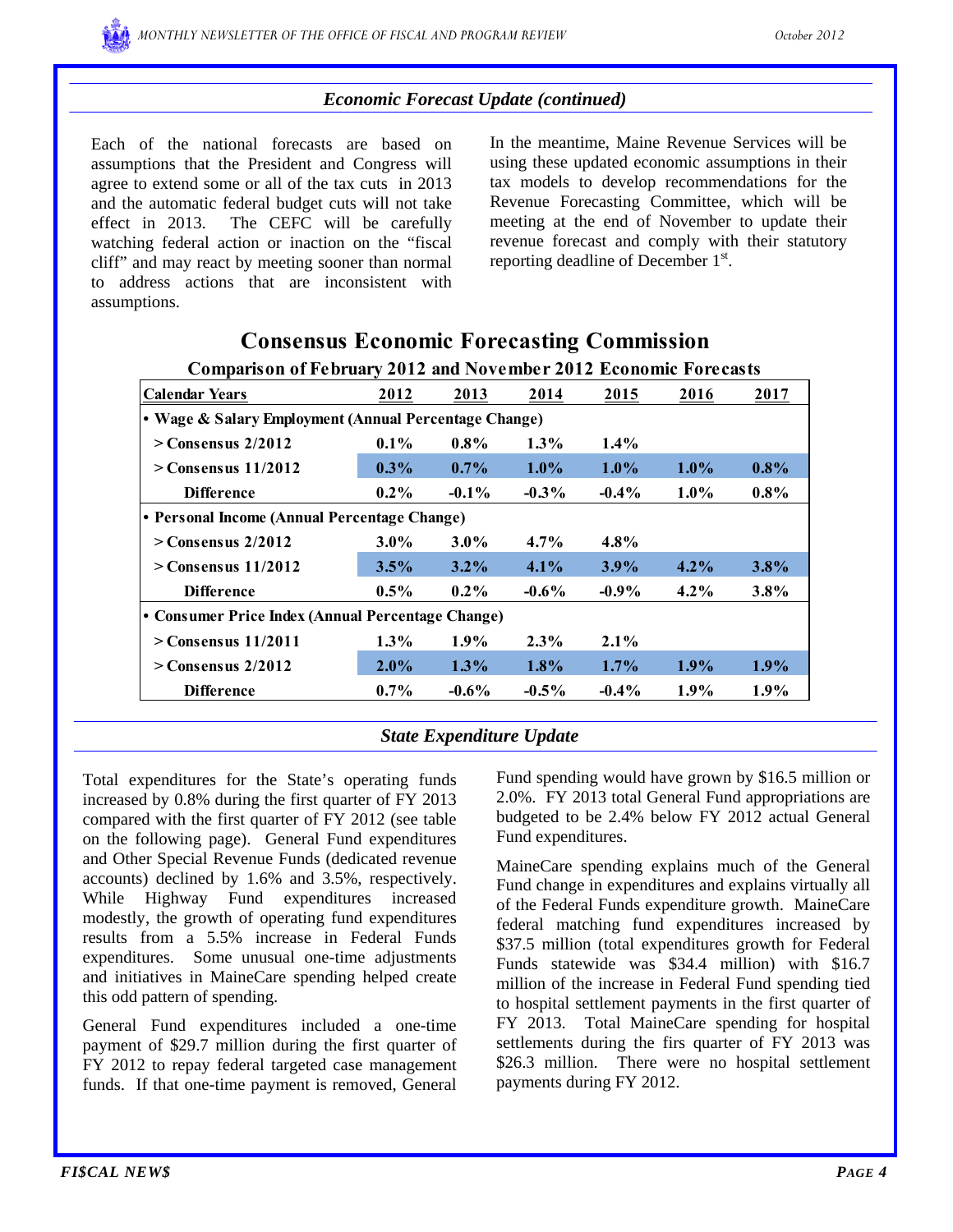|                                                           | <b>State Expenditure Update (continued)</b> |                 |          |  |  |  |  |  |
|-----------------------------------------------------------|---------------------------------------------|-----------------|----------|--|--|--|--|--|
| <b>Operating Funds - Expenditures through 1st Quarter</b> |                                             |                 |          |  |  |  |  |  |
| <b>Operating Funds:</b>                                   | <b>FY2012</b>                               | <b>FY2013</b>   | % Change |  |  |  |  |  |
| General Fund                                              | \$848,940,624                               | \$835,753,696   | $-1.6%$  |  |  |  |  |  |
| <b>Highway Fund</b>                                       | \$95,944,224                                | \$96,717,003    | 0.8%     |  |  |  |  |  |
| Other Special Revenue Funds                               | \$216,223,942                               | \$208,715,120   | $-3.5%$  |  |  |  |  |  |
| <b>Federal Funds</b>                                      | \$625,453,695                               | \$659,871,197   | 5.5%     |  |  |  |  |  |
| <b>Total Operating Funds</b>                              | \$1,786,562,485                             | \$1,801,057,015 | $0.8\%$  |  |  |  |  |  |
| <b>General Fund Expenditures by Major Department</b>      |                                             |                 |          |  |  |  |  |  |
| Education                                                 | \$257,559,775                               | \$263,810,774   | 2.4%     |  |  |  |  |  |
| <b>Health and Human Services</b>                          | \$312,721,223                               | \$294,566,042   | $-5.8%$  |  |  |  |  |  |
| Corrections                                               | \$33,280,029                                | \$34,408,165    | 3.4%     |  |  |  |  |  |
| Administrative and Financial Services                     | \$69,096,399                                | \$64,655,383    | $-6.4%$  |  |  |  |  |  |
| Other Departments and Agencies                            | \$176,283,197                               | \$178,313,331   | 1.2%     |  |  |  |  |  |
| <b>Highway Fund Expenditures by Major Department</b>      |                                             |                 |          |  |  |  |  |  |
| Transportation                                            | \$78,442,565                                | \$79,888,164    | 1.8%     |  |  |  |  |  |
| Secretary of State                                        | \$8,595,831                                 | \$8,908,657     | 3.6%     |  |  |  |  |  |
| <b>Public Safety</b>                                      | \$8,130,468                                 | \$7,266,688     | $-10.6%$ |  |  |  |  |  |
| Other Departments and Agencies                            | \$775,360                                   | \$653,495       | $-15.7%$ |  |  |  |  |  |

### *MainePERS Investment Update*

Maine Public Employees Retirement System (MainePERS) investments were up 4.7% for the quarter and 16.9% over the previous one year period. The total plan assets increased \$300 million for the quarter, from \$10.5 billion as of June 30, 2012 to \$10.8 billion as of September 30, 2012. The total fund increased approximately \$1.2 billion over the past 12 month period, from \$9.6 billion as of September 30, 2011 to \$10.8 billion as of September 30, 2012.

For the quarter ending September 30, 2012, U.S. stocks were up 6.2%, international stocks returned 7.4%, and the U.S. bond market increased by 1.6%. During that same time period, just over 93% of MainePERS asset allocation was in US Stocks (36.1%), U.S. Bonds (28.6%), International Stocks (23.6%), and Real Estate (5.2%). The balance was in Opportunistic Strategies, Infrastructure, Private Equity and Cash.

The table below has the long-term return information as of September 30, 2012. Over the past 30 years, the fund has had an average return of 9.4% per year. It is important to realize that quarterly and annual performance can deviate significantly from this long-term average in any given year as illustrated by the return over the most recent 5 years, which shows the devastating effect of the recent recession on investment returns.

Because employer retirement contribution rates for the 2014-2015 biennium were established based on the returns and value for the total fund as of June 30, 2012, the most recent quarter's strong performance will not affect the upcoming biennial budget.

| Long-Term Performance ending September 30, 2012 |        |         |                |          |                 |  |  |  |
|-------------------------------------------------|--------|---------|----------------|----------|-----------------|--|--|--|
| (annualized performance)                        |        |         |                |          |                 |  |  |  |
|                                                 | 1 Year | 3 Years | <b>5 Years</b> | 10 Years | <b>30 Years</b> |  |  |  |
| <b>Total Fund</b>                               | 16.9%  | 8.7%    | 1.7%           | 7.9%     | 9.4%            |  |  |  |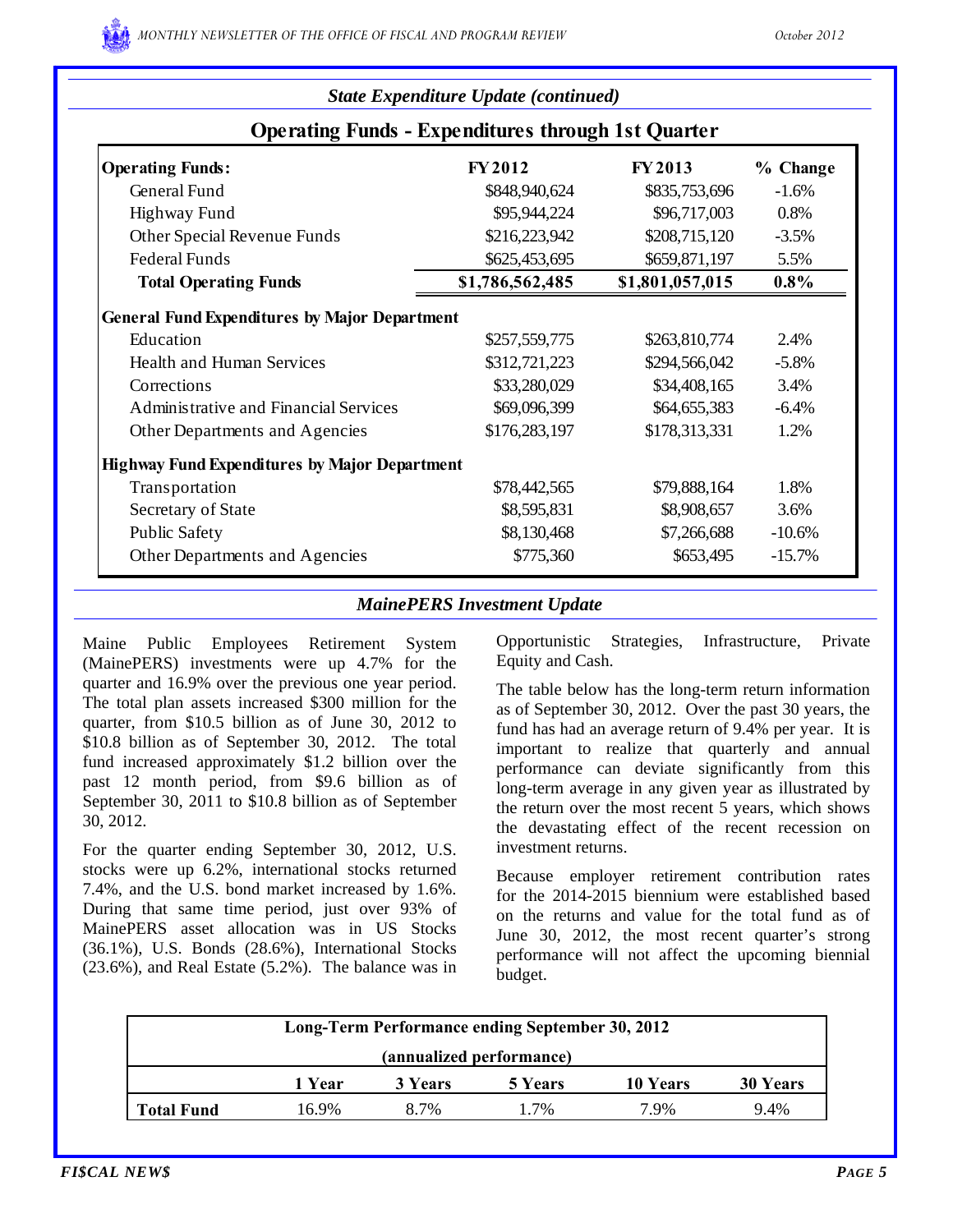#### *Cash Update*

The average total cash pool balance for September was \$434.5 million. This balance was \$50.0 million lower than last month, \$91.9 million less than last September and \$128.2 million less than the \$562.7 million average balance for September during the last 10 years.

Negative General Fund revenue variances and General Fund spending above cash flow projections have contributed to the General Fund cash position falling roughly \$40 million below projections. Internal cash flow borrowing averaged \$214.7 million in September, \$79.2 million higher than last September and \$44.7 million higher than in August. The question now is whether or not these variances from projections will more than offset the projected improvement in General Fund cash such that external borrowing will be required this fiscal year. The Office of the Controller and the Office of the Treasurer of State will be scrutinizing the General Fund cash position as we progress through the fiscal year.

| <b>Summary of Treasurer's Cash Pool</b> |           |           |  |  |  |  |  |  |  |
|-----------------------------------------|-----------|-----------|--|--|--|--|--|--|--|
| <b>September Average Daily Balances</b> |           |           |  |  |  |  |  |  |  |
| <b>Millions of S's</b>                  |           |           |  |  |  |  |  |  |  |
|                                         | 2011      | 2012      |  |  |  |  |  |  |  |
| General Fund (GF) Total                 | \$38.7    | \$39.7    |  |  |  |  |  |  |  |
| General Fund (GF) Detail:               |           |           |  |  |  |  |  |  |  |
| <b>Budget Stabilization Fund</b>        | \$71.5    | \$44.8    |  |  |  |  |  |  |  |
| Reserve for Operating Capital           | \$17.1    | \$17.1    |  |  |  |  |  |  |  |
| <b>Tax Anticipation Notes</b>           | \$0.0     | \$0.0     |  |  |  |  |  |  |  |
| Internal Borrowing                      | \$135.5   | \$214.7   |  |  |  |  |  |  |  |
| Other General Fund Cash                 | (\$185.3) | (\$236.8) |  |  |  |  |  |  |  |
| Other Spec. Rev. - Interest to GF       | \$51.7    | $(\$5.6)$ |  |  |  |  |  |  |  |
| Other State Funds - Interest to GF      | \$24.8    | \$16.0    |  |  |  |  |  |  |  |
| Highway Fund                            | \$28.2    | \$21.8    |  |  |  |  |  |  |  |
| Other Spec. Rev. - Retaining Interest   | \$44.9    | \$66.6    |  |  |  |  |  |  |  |
| Other State Funds                       | \$225.2   | \$184.5   |  |  |  |  |  |  |  |
| Independent Agency Funds                | \$112.9   | \$111.4   |  |  |  |  |  |  |  |
| <b>Total Cash Pool</b>                  | \$526.4   | \$434.5   |  |  |  |  |  |  |  |

#### *Heating Oil Price Update*

October begins the 2012-2013 winter heating season in Maine and the average price of #2 home heating oil is at \$3.70 per gallon as of October 29th, which is approximately \$0.14 per gallon or 3.9% higher than one year ago. As the chart below illustrates, the average price of home heating oil in Maine is the highest average price for Maine recorded at the beginning of a winter heating season. The U.S.

Energy Information Administration projects that the average household may spend approximately 19% more for home heating oil this winter versus last winter primarily due to a return to normal winter temperatures and assuming only a 2% increase in heating oil prices compared to last year. Temperatures in Maine were approximately 12.9% warmer than normal during the 2011-2012 winter heating season.

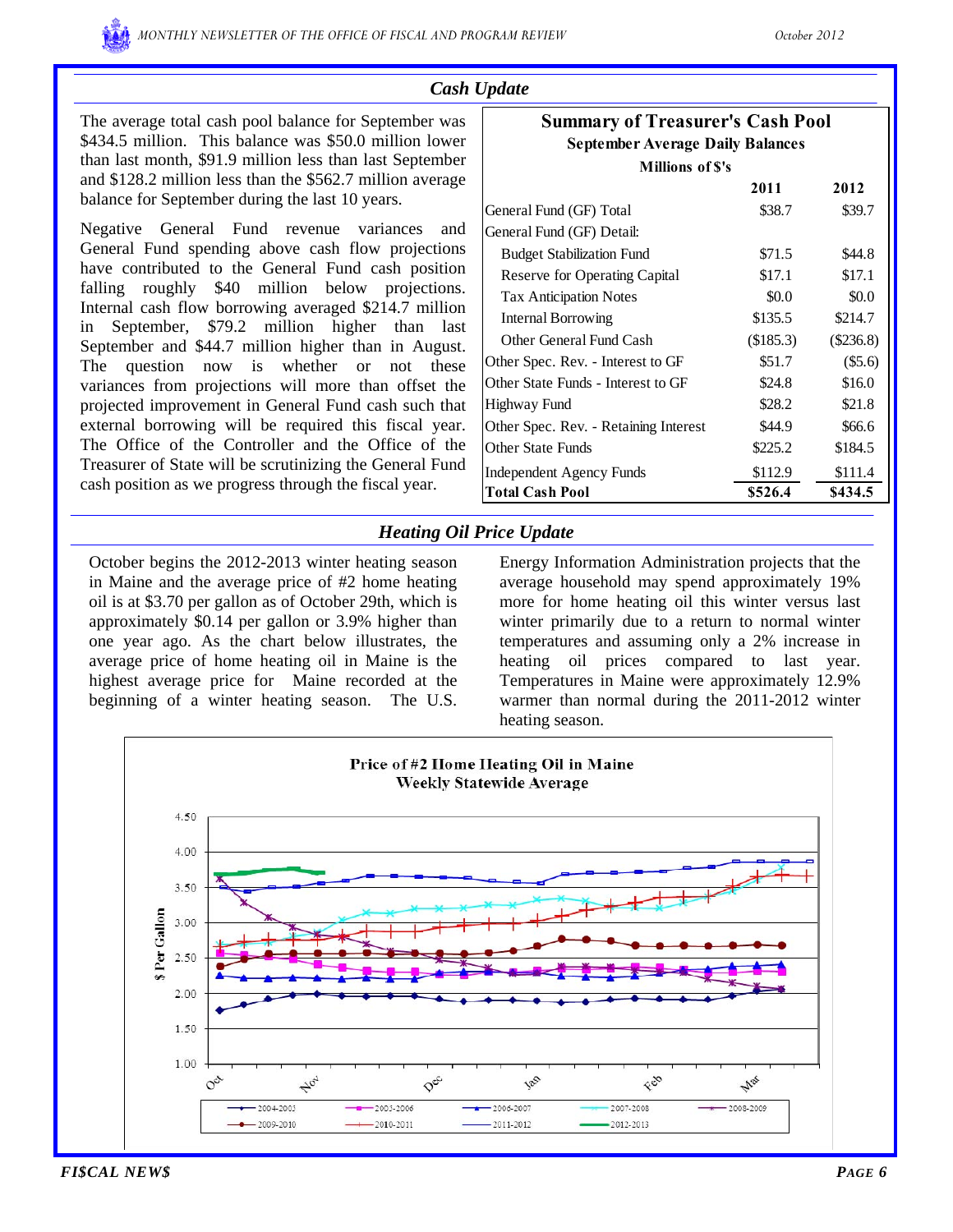## *MaineCare Update*

## **MaineCare Spending**

The average weekly MaineCare cycle payments for FY 2013 through Week 17 was \$45.6 million (state and federal dollars), an increase from the weekly cycle average through Week 11 of \$44.7 million and the FY 2012 average of \$44.9 million. MaineCare Chart 1 below summarizes average weekly MaineCare cycle payments for FY 2013 as well as comparable payment cycle averages for FY 2011 and FY 2012. MaineCare Chart 2 summarizes the actual

cycles each week for FY 2013 and for FY 2011 and FY 2012.

MaineCare Chart 1 continues to show fluctuations in the weekly cycle averages for FY 2013 reflecting the fluctuations in the underlying actual weekly cycles to date, however, the averages over the last six weeks have consistently stayed at or above the average for FY 2012. MaineCare Chart 2 shows that the "monthly billing" high-point for October was \$60.4 million, consistent with the FY 2012 "monthly billing" levels.

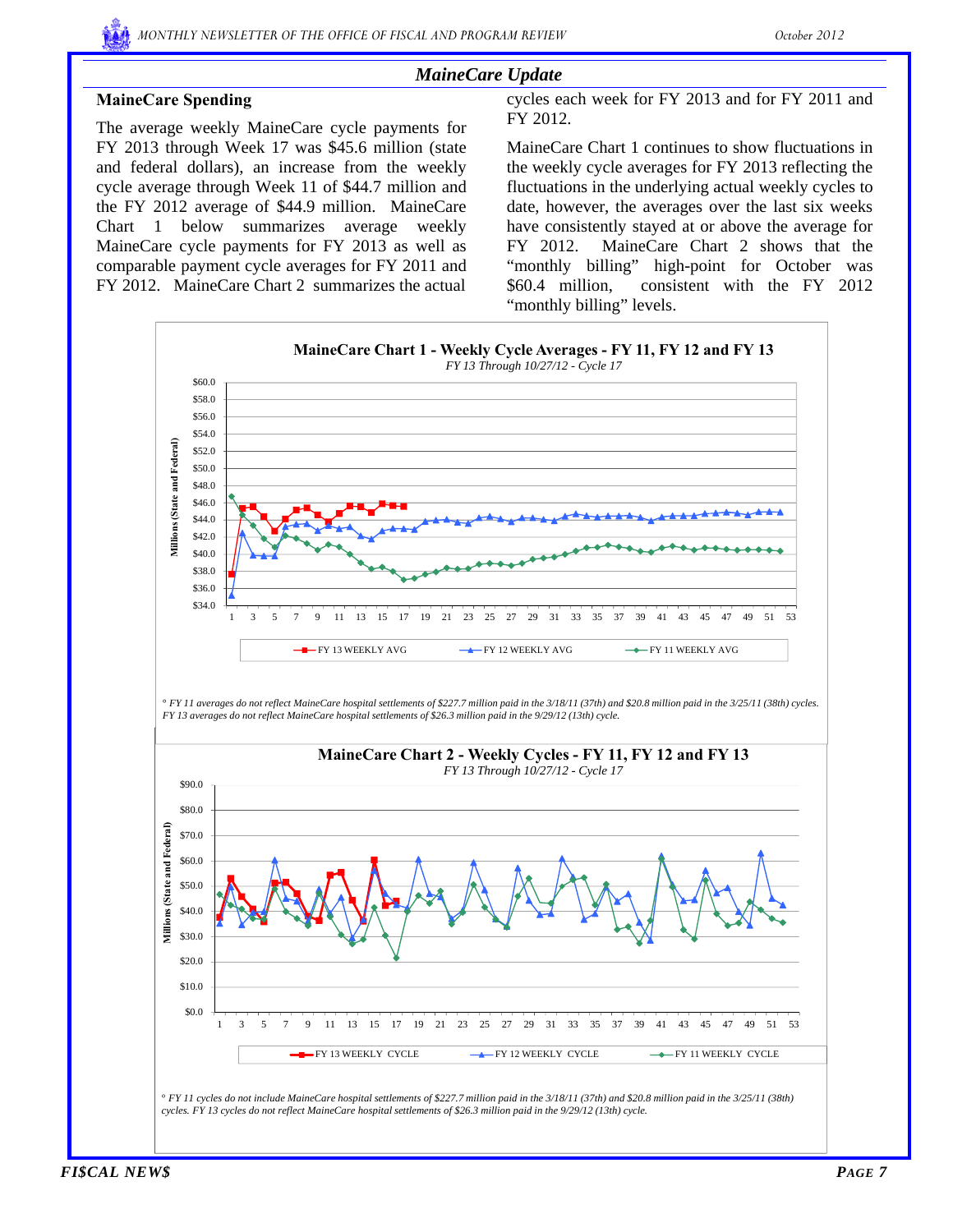### *MaineCare Update (continued)*

Over the first three months of FY 2013, the "monthly billing" high points had been below the \$60 million level (i.e., Week 2: \$53.1 million; Week 6: \$51.2 million; and Week 11 of \$54.3 million).

While not included in the MaineCare charts below, the September 29th cycle (Week 13) included \$26.3 million (state and federal dollars) in hospital settlement payments funded from the FY 2012 unappropriated surplus of the General Fund (a.k.a. the "Cascade") under the provisions of PL 2011, c. 380 Part QQ. The charts below do reflect the impact on MaineCare cycles from the increase in weekly MaineCare hospital payments resulting from the change to Diagnosis-Related Group (DRG) payments for non-critical access hospital inpatient services (effective July 1, 2011) and Ambulatory Payment Classifications (APC) payments for non-critical access hospital outpatient services (effective July 1, 2012).



#### **MaineCare Caseload**

MaineCare caseload data detail for September released by the Department of Health and Human Services' (DHHS) Office of MaineCare Services (OMS) and by the DHHS Office of Family Independence (OFI) show decreases in September caseload from August levels. MaineCare Chart 3 compares the OMS and OFI caseload data. The two sources count MaineCare caseload differently but had been doing so consistently until the June 2011 switchover to the new Maine Integrated Health Management Solution (MIHMS) data source. This difference continued until the corrected January 2012 and March caseload data appears to have restored the historical relationship. Table 2 below includes

2012 compiled using the MIHMS system and data from June 2010 through May 2011 compiled using the WELFRE system.

In aggregate, MaineCare caseload has decreased during the first nine months of calendar year 2012 and during first quarter of FY 2013, driven largely by decreases in the non-categorical adult waiver caseload as a result of the freeze on new enrollment. Other MaineCare eligibility categories have remained relatively stable during this period. It is important to note the trend in MaineCare caseload to date reflects the continued freeze in new enrollment in the non-categorical adult waiver but does not reflect other changes to MaineCare eligibility made during the  $125<sup>th</sup>$  Legislature that have not yet taken effect.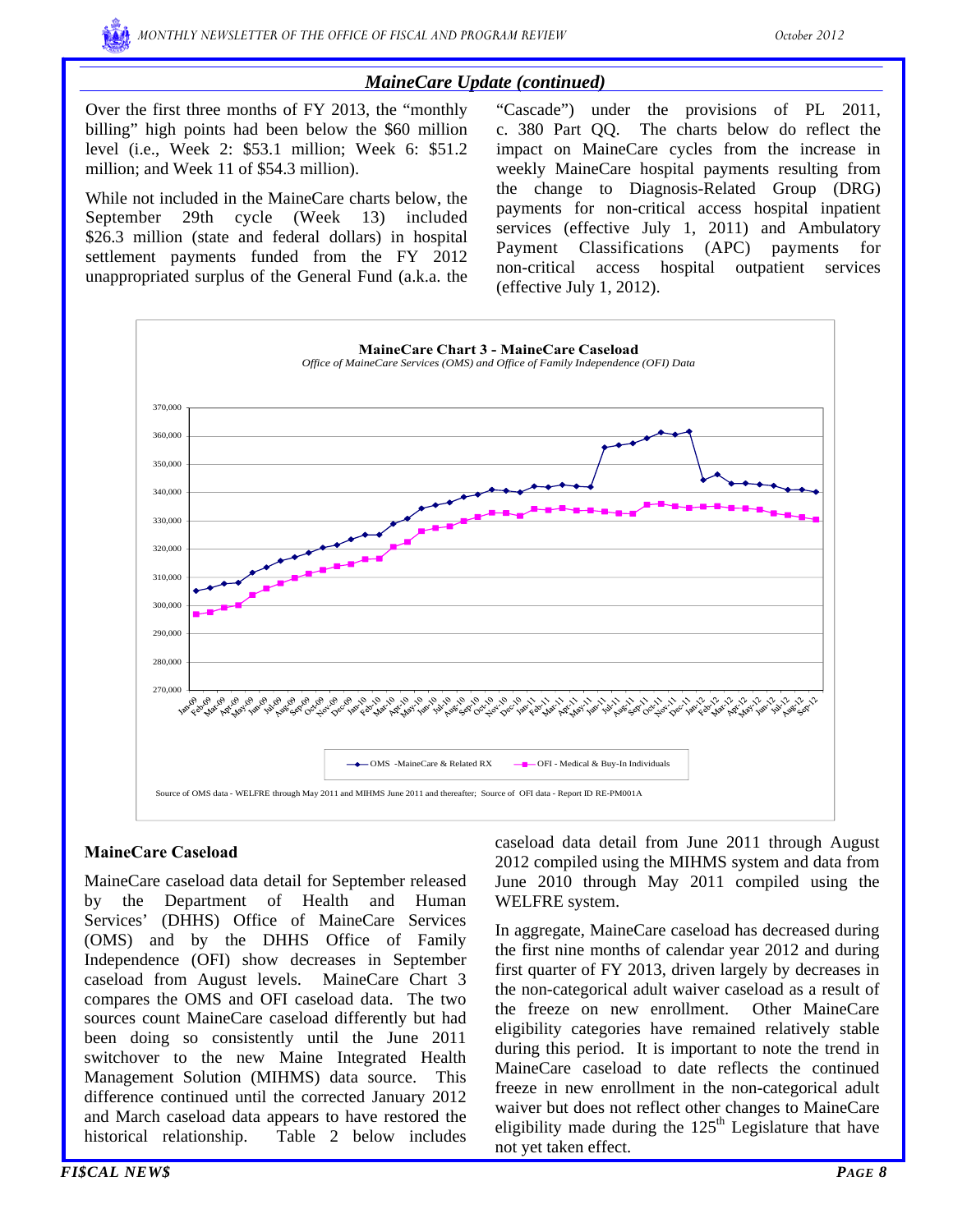

| <b>MaineCare Update (continued)</b> |  |  |
|-------------------------------------|--|--|
|                                     |  |  |

|                                     |                                |                                              |                               |                            | MaineCare and Related Caseload Summary                                     |                                                                       |                                       |              |
|-------------------------------------|--------------------------------|----------------------------------------------|-------------------------------|----------------------------|----------------------------------------------------------------------------|-----------------------------------------------------------------------|---------------------------------------|--------------|
| Month                               | <b>Traditional</b><br>Medicaid | <b>SCHIP</b><br>Medicaid<br><b>Expansion</b> | <b>SCHIP</b><br>"Cub<br>Care" | Medicaid<br>Parents $\leq$ | Non-<br><b>Expansion Categorical</b><br>Adults $\leq$<br>150% FPL 100% FPL | Medicaid<br><b>Expansion</b><br><b>Parents</b><br>>150%<br><b>FPL</b> | <b>MSP</b> and<br><b>DEL/Me</b><br>Rx | <b>Total</b> |
| Detail for 12 Months thru May 2011  |                                |                                              |                               |                            |                                                                            |                                                                       |                                       |              |
| $Jun-10$                            | 236,604                        | 10,279                                       | 5,200                         | 21,108                     | 15,397                                                                     | 6,613                                                                 | 40,380                                | 335,581      |
| $Jul-10$                            | 237,337                        | 10,329                                       | 5,257                         | 21,176                     | 15,048                                                                     | 6,710                                                                 | 40,649                                | 336,506      |
| Aug-10                              | 238,279                        | 10,300                                       | 5,297                         | 20,938                     | 15,496                                                                     | 6,692                                                                 | 40,919                                | 337,921      |
| $Sep-10$                            | 238,949                        | 10,449                                       | 5,332                         | 20,944                     | 15,855                                                                     | 6,692                                                                 | 41,078                                | 339,299      |
| <b>Oct-10</b>                       | 239,502                        | 10,483                                       | 5,371                         | 20,931                     | 16,778                                                                     | 6,741                                                                 | 41,228                                | 341,034      |
| <b>Nov-10</b>                       | 239,390                        | 10,480                                       | 5,399                         | 21,033                     | 16,355                                                                     | 6,718                                                                 | 41,292                                | 340,667      |
| $Dec-10$                            | 239,176                        | 10,478                                       | 5,491                         | 21,024                     | 15,789                                                                     | 6,746                                                                 | 41,427                                | 340,131      |
| $Jan-11$                            | 239,421                        | 10,411                                       | 5,531                         | 20,974                     | 17,446                                                                     | 6,830                                                                 | 41,620                                | 342,233      |
| <b>Feb-11</b>                       | 239,742                        | 10,201                                       | 5,469                         | 20,748                     | 17,106                                                                     | 6,830                                                                 | 41,846                                | 341,942      |
| $Mar-11$                            | 241,095                        | 10,040                                       | 5,507                         | 20,738                     | 16,714                                                                     | 6,955                                                                 | 41,702                                | 342,751      |
| Apr-11                              | 241,114                        | 10,054                                       | 5,485                         | 20,708                     | 16,197                                                                     | 6,957                                                                 | 41,734                                | 342,249      |
| $May-11$                            | 241,298                        | 9,984                                        | 5,543                         | 20,691                     | 15,659                                                                     | 6,963                                                                 | 41,836                                | 341,974      |
| Detail June 2011 through April 2012 |                                |                                              |                               |                            |                                                                            |                                                                       |                                       |              |
| $Jun-11$                            | 251,147                        | 10,110                                       | 5,835                         | 21,465                     | 16,629                                                                     | 7,715                                                                 | 43,090                                | 355,991      |
| $Jul-11$                            | 251,756                        | 10,307                                       | 5,854                         | 21,641                     | 16,257                                                                     | 7,692                                                                 | 43,292                                | 356,799      |
| Aug-11                              | 252,163                        | 10,434                                       | 5,841                         | 21,809                     | 15,853                                                                     | 7,752                                                                 | 43,610                                | 357,462      |
| $Sep-11$                            | 250,207                        | 10,588                                       | 5,834                         | 22,059                     | 18,957                                                                     | 7,713                                                                 | 43,871                                | 359,229      |
| <b>Oct-11</b>                       | 251,932                        | 10,874                                       | 5,825                         | 22,566                     | 18,819                                                                     | 7,862                                                                 | 43,437                                | 361,315      |
| <b>Nov-11</b>                       | 252,087                        | 10,741                                       | 5,829                         | 21,884                     | 18,496                                                                     | 7,850                                                                 | 43,667                                | 360,554      |
| <b>Dec-11</b>                       | 253,016                        | 10,943                                       | 5,817                         | 21,977                     | 18,023                                                                     | 7,929                                                                 | 43,940                                | 361,645      |
| $Jan-12$                            | 253,350                        | 10,925                                       | 5,850                         | 22,154                     | 17,535                                                                     | 7,984                                                                 | 45,771                                | 363,569      |
| <b>DHHS Revisions</b>               | $-11,820$                      | $-540$                                       | $-186$                        | $-1,445$                   | $-2,304$                                                                   | $-1,015$                                                              | $-1,812$                              | $-19,122$    |
| <b>Revised Jan-12</b>               | 241,530                        | 10,385                                       | 5,664                         | 20,709                     | 15,231                                                                     | 6,969                                                                 | 43,959                                | 344,447      |
| <b>Feb-12</b>                       | 243,780                        | 10,216                                       | 5,725                         | 20,736                     | 14,846                                                                     | 6,990                                                                 | 44,162                                | 346,455      |
| $Mar-12$                            | 243,450                        | 10,338                                       | 5,580                         | 21,639                     | 12,279                                                                     | 6,852                                                                 | 45,404                                | 345,542      |
| <b>DHHS Revisions</b>               | $-3,274$                       | $-208$                                       | $-51$                         | $-406$                     | $-229$                                                                     | $-176$                                                                | $-970$                                | $-5,314$     |
| <b>Revised Mar-12</b>               | 241,720                        | 9,912                                        | 5,668                         | 20,471                     | 14,308                                                                     | 6,932                                                                 | 44,174                                | 343,185      |
| Apr- $12$                           | 241,764                        | 10,106                                       | 5,608                         | 20,854                     | 13,888                                                                     | 6,867                                                                 | 44,202                                | 343,289      |
| $May-12$                            | 241,794                        | 10,076                                       | 5,642                         | 20,768                     | 13,460                                                                     | 6,874                                                                 | 44,266                                | 342,880      |
| $Jun-12$                            | 241,404                        | 10,219                                       | 5,619                         | 21,020                     | 13,029                                                                     | 6,827                                                                 | 44,313                                | 342,431      |
| $Jul-12$                            | 240,225                        | 10,021                                       | 5,545                         | 21,225                     | 12,820                                                                     | 6,752                                                                 | 44,411                                | 340,999      |
| <b>Aug-12</b>                       | 240,857                        | 9,984                                        | 5,553                         | 21,178                     | 12,388                                                                     | 6,728                                                                 | 44,373                                | 341,061      |
| $Sep-12$                            | 240,176                        | 10,130                                       | 5,529                         | 21,233                     | 12,050                                                                     | 6,676                                                                 | 44,434                                | 340,228      |

Note: Beginning with its June 2011 MaineCare Caseload report, DHHS switched the source of MaineCare caseload data from the old WELFRE system to the new Maine Integrated Health Management System (MIHMS). The caseload data above include data from June 2011 through September 2012 compiled using the MIHMS system and data from June 2010 though May 2011 compiled using the WELFRE system. In January and March of 2012, DHHS revised its caseload count to correct for ineligible cases that MIHMS had continued to include as eligible.

**Eligibility Descriptions:**

• **Traditional Medicaid** includes adults and children in receipt of a financial benefit (TANF, IV-E); aged and disabled persons in receipt of a financial benefit (SSI, SSI Supplement), institutionalized persons (NF), and others not included below.

• **SCHIP (State Child Health Insurance Program) Medicaid Expansion Children (MS-CHIP)** (effective July 1998) are children with family incomes above 125/133% and up to and including 150% of the Federal Poverty Level (FPL).

• **SCHIP "Cub Care" Children** (eff. July 1998) are children with family incomes above 150% and up to and including 200% of FPL.

• **Medicaid Expansion Parents** are persons who function as the primary caretakers of dependent children and whose income is above 100% and up to and including 150% of FPL (effective September 2000); and beginning May 2005, up to and including 200% of FPL.

• **Non-Categorical Adults** (effective October 2002) are persons who are over 21 and under 65, not disabled, not the primary caretakers of dependent children, and whose income is not more than 100% of FPL.

• **Medicare Savings Program (MSP) and DEL/Me Rx** include persons eligible for Medicaid, but not for "full benefits" (e. g., QMB, SLMB, QI) who meet the criteria for participation in DEL and/ or Maine Rx.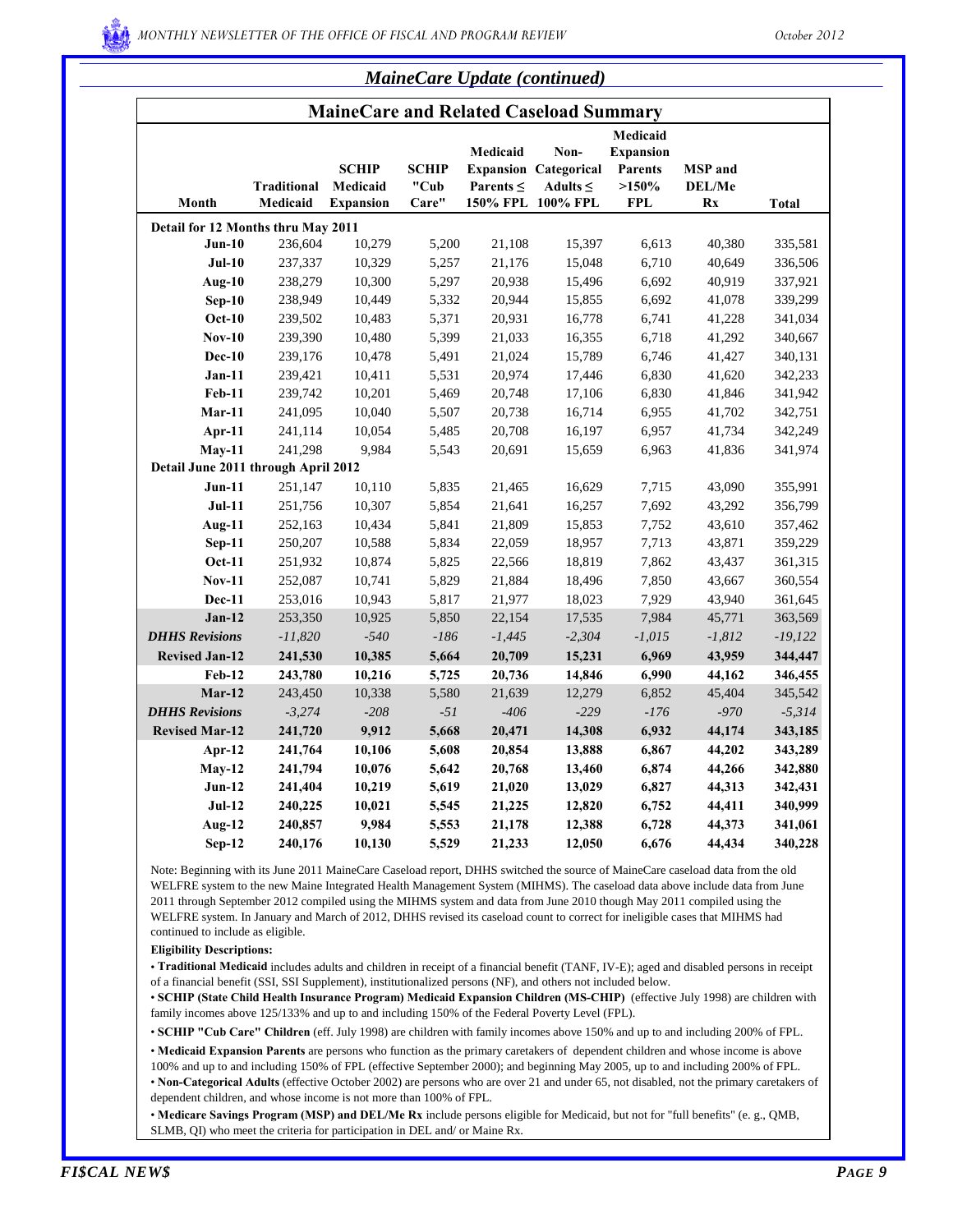## **General Fund Revenue Fiscal Year Ending June 30, 2013 (FY 2013) September 2012 Revenue Variance Report**

|                                         |                                |               |                                                |               | <b>Fiscal Year-To-Date</b> |                 |          |                                                |                                             |  |  |
|-----------------------------------------|--------------------------------|---------------|------------------------------------------------|---------------|----------------------------|-----------------|----------|------------------------------------------------|---------------------------------------------|--|--|
| <b>Revenue Category</b>                 | September '12<br><b>Budget</b> | <b>Actual</b> | September '12 September '12<br><b>Variance</b> | <b>Budget</b> | Actual                     | <b>Variance</b> | $\%$     | % Change<br><b>Variance from Prior</b><br>Year | FY 2013<br><b>Budgeted</b><br><b>Totals</b> |  |  |
| Sales and Use Tax                       | 99,722,022                     | 98,778,982    | (943,040)                                      | 202,770,438   | 193,214,608                | (9,555,830)     | $-4.7%$  | $-1.2%$                                        | 1,015,901,512                               |  |  |
| Service Provider Tax                    | 4,502,094                      | 4,308,533     | (193, 561)                                     | 7,526,135     | 8,165,106                  | 638,971         | 8.5%     | 15.3%                                          | 53,586,812                                  |  |  |
| Individual Income Tax                   | 144,900,000                    | 138,687,996   | (6,212,004)                                    | 316,649,714   | 311,878,997                | (4,770,717)     | $-1.5%$  | $-2.4%$                                        | 1,437,134,214                               |  |  |
| Corporate Income Tax                    | 38,366,163                     | 32,666,791    | (5,699,372)                                    | 50,230,316    | 37,043,406                 | (13, 186, 910)  | $-26.3%$ | $-30.7%$                                       | 204,177,901                                 |  |  |
| Cigarette and Tobacco Tax               | 12,829,167                     | 10,397,352    | (2,431,815)                                    | 37,880,321    | 36,907,313                 | (973,008)       | $-2.6%$  | $-2.5%$                                        | 139,555,285                                 |  |  |
| <b>Insurance Companies Tax</b>          | 214,425                        | (935, 127)    | (1,149,552)                                    | 1,251,468     | 2,232,242                  | 980,774         | 78.4%    | $-17.3%$                                       | 79,215,000                                  |  |  |
| <b>Estate Tax</b>                       | 3,270,482                      | 1,647,680     | (1,622,802)                                    | 3,270,482     | 5,908,923                  | 2,638,441       | 80.7%    | 89.2%                                          | 42,736,287                                  |  |  |
| Other Taxes and Fees *                  | 15,457,421                     | 11,481,560    | (3,975,861)                                    | 33,674,016    | 30,503,534                 | (3,170,482)     | $-9.4%$  | 21.3%                                          | 156,489,377                                 |  |  |
| Fines, Forfeits and Penalties           | 2,194,386                      | 2,017,671     | (176, 715)                                     | 6,344,020     | 6,219,190                  | (124, 830)      | $-2.0%$  | $-2.8%$                                        | 25, 145, 756                                |  |  |
| Income from Investments                 | 29,865                         | 19,648        | (10,217)                                       | 73,205        | 40,319                     | (32,886)        | $-44.9%$ | $-49.5%$                                       | 141,684                                     |  |  |
| <b>Transfer from Lottery Commission</b> | 5,052,893                      | 4,202,778     | (850, 115)                                     | 13,137,501    | 12,679,359                 | (458, 142)      | $-3.5%$  | $-1.6%$                                        | 52,550,000                                  |  |  |
| Transfers to Tax Relief Programs *      | (22,519,628)                   | (21,302,659)  | 1,216,969                                      | (35,044,316)  | (35,069,945)               | (25,629)        | $-0.1%$  | 2.4%                                           | (110, 914, 175)                             |  |  |
| Transfers for Municipal Revenue Sharing | (3,242,638)                    | (2,005,010)   | 1,237,628                                      | (23,054,378)  | (22, 778, 534)             | 275,844         | 1.2%     | 3.7%                                           | (94, 592, 750)                              |  |  |
| Other Revenue *                         | 2,539,087                      | 1,218,579     | (1,320,508)                                    | (2,876,650)   | (2,013,276)                | 863,374         | 30.0%    | $-136.0%$                                      | 55, 107, 725                                |  |  |
| <b>Totals</b>                           | 303,315,739                    | 281, 184, 774 | (22, 130, 965)                                 | 611,832,272   | 584,931,243                | (26,901,029)    | $-4.4%$  | $-4.1%$                                        | 3,056,234,628                               |  |  |

\* Additional detail by subcategory for these categories is presented on the following page.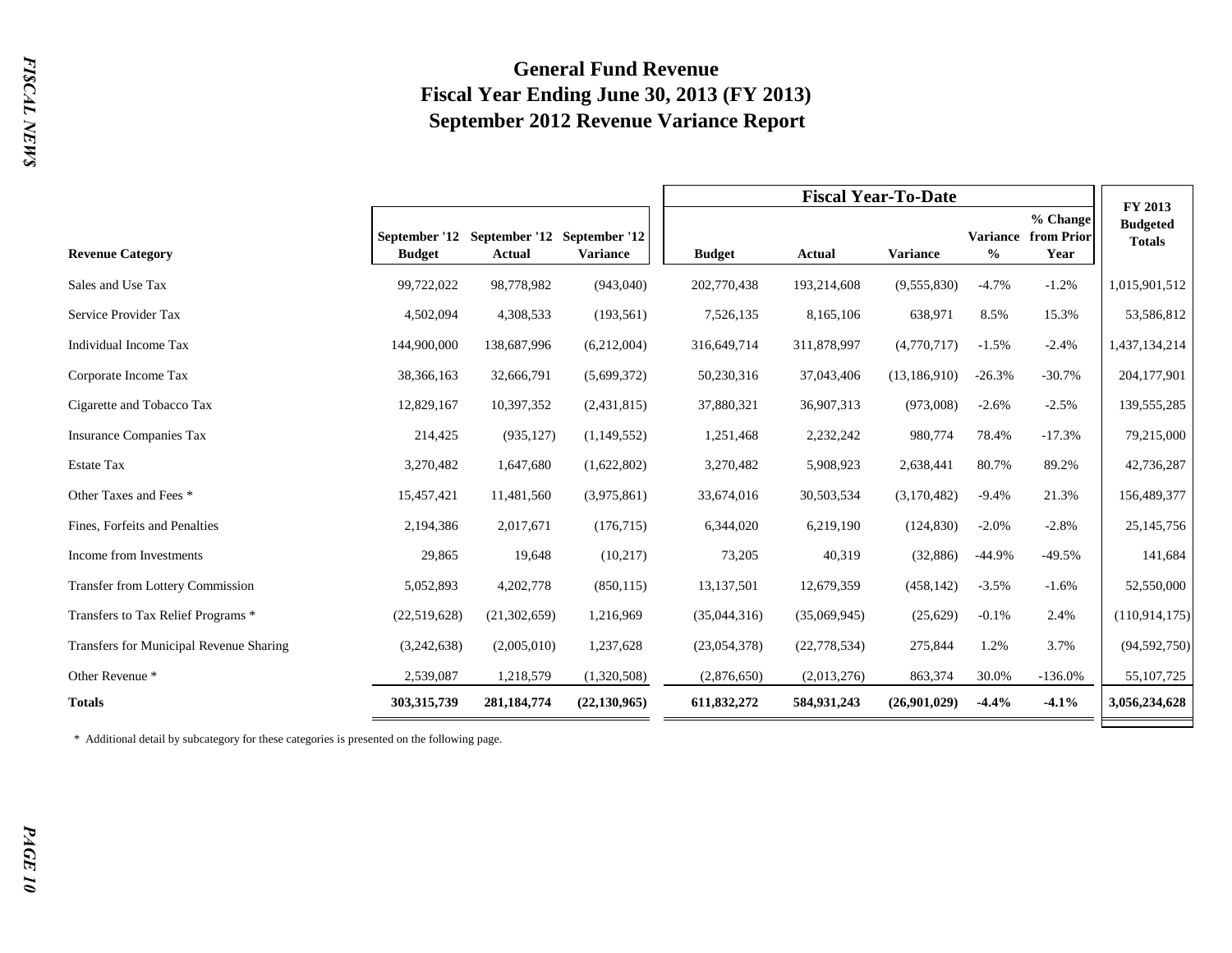## **General Fund Revenue Fiscal Year Ending June 30, 2013 (FY 2013) September 2012 Revenue Variance Report**

|                                                      |                |                                                            |                 |                | <b>Fiscal Year-To-Date</b> |                 |               |                                                |                                             |  |
|------------------------------------------------------|----------------|------------------------------------------------------------|-----------------|----------------|----------------------------|-----------------|---------------|------------------------------------------------|---------------------------------------------|--|
| <b>Revenue Category</b>                              | <b>Budget</b>  | September '12 September '12 September '12<br><b>Actual</b> | <b>Variance</b> | <b>Budget</b>  | Actual                     | <b>Variance</b> | $\frac{0}{0}$ | % Change<br><b>Variance from Prior</b><br>Year | FY 2013<br><b>Budgeted</b><br><b>Totals</b> |  |
| <b>Detail of Other Taxes and Fees:</b>               |                |                                                            |                 |                |                            |                 |               |                                                |                                             |  |
| - Property Tax - Unorganized Territory               | $\overline{0}$ | $\theta$                                                   | $\mathbf{0}$    | $\theta$       | $\boldsymbol{0}$           | $\overline{0}$  | N/A           | N/A                                            | 13,479,881                                  |  |
| - Real Estate Transfer Tax                           | 1,082,851      | 628,092                                                    | (454, 759)      | 2,424,555      | 1,679,461                  | (745,094)       | $-30.7%$      | $-6.2%$                                        | 11,153,467                                  |  |
| - Liquor Taxes and Fees                              | 1,758,994      | 1,967,079                                                  | 208,085         | 5,192,562      | 6,194,632                  | 1,002,070       | 19.3%         | 1.6%                                           | 20,770,313                                  |  |
| - Corporation Fees and Licenses                      | 185,901        | 182,505                                                    | (3,396)         | 713,638        | 927,396                    | 213,758         | 30.0%         | 24.0%                                          | 7,847,099                                   |  |
| - Telecommunication Excise Tax                       | $\theta$       | (493, 878)                                                 | (493, 878)      | $\mathbf{0}$   | (493, 878)                 | (493, 878)      | N/A           | -788.9%                                        | 11,574,108                                  |  |
| - Finance Industry Fees                              | 1,904,581      | 2,003,895                                                  | 99,314          | 5,713,743      | 5,975,945                  | 262,202         | 4.6%          | 4.7%                                           | 23,265,980                                  |  |
| - Milk Handling Fee                                  | 328,571        | 330,307                                                    | 1,736           | 985,713        | 1,375,520                  | 389,807         | 39.5%         | 382.5%                                         | 3,942,852                                   |  |
| - Racino Revenue                                     | 1,458,873      | 786,445                                                    | (672, 428)      | 4,376,619      | 2,760,228                  | (1,616,391)     | $-36.9%$      | $-11.7%$                                       | 17,506,617                                  |  |
| - Boat, ATV and Snowmobile Fees                      | 265,569        | 283,121                                                    | 17,552          | 1,211,447      | 1,199,409                  | (12,038)        | $-1.0%$       | $-6.1%$                                        | 4,763,561                                   |  |
| - Hunting and Fishing License Fees                   | 892,232        | 1,029,538                                                  | 137,306         | 4,495,727      | 5,021,972                  | 526,245         | 11.7%         | 10.7%                                          | 16,214,189                                  |  |
| - Other Miscellaneous Taxes and Fees                 | 7,579,849      | 4,764,456                                                  | (2,815,393)     | 8,560,012      | 5,862,850                  | (2,697,162)     | $-31.5%$      | 287.4%                                         | 25,971,310                                  |  |
| <b>Subtotal - Other Taxes and Fees</b>               | 15,457,421     | 11,481,560                                                 | (3,975,861)     | 33,674,016     | 30,503,534                 | (3,170,482)     | $-9.4%$       | 21.3%                                          | 156,489,377                                 |  |
| <b>Detail of Other Revenue:</b>                      |                |                                                            |                 |                |                            |                 |               |                                                |                                             |  |
| - Liquor Sales and Operations                        | 2,292          | 1,050                                                      | (1,242)         | 6,876          | 7,950                      | 1,074           | 15.6%         | $-11.7%$                                       | 28,084,900                                  |  |
| - Targeted Case Management (DHHS)                    | 175,449        | 42,365                                                     | (133,084)       | 526,347        | 443,212                    | (83, 135)       | $-15.8%$      | $-82.1%$                                       | 2,105,386                                   |  |
| - State Cost Allocation Program                      | 1,004,779      | 1,259,640                                                  | 254,861         | 3,661,585      | 3,973,679                  | 312,094         | 8.5%          | 27.9%                                          | 15,000,000                                  |  |
| - Unclaimed Property Transfer                        | $\overline{0}$ | $\theta$                                                   | $\overline{0}$  | $\mathbf{0}$   | $\mathbf{0}$               | $\overline{0}$  | N/A           | N/A                                            | 6,000,000                                   |  |
| - Toursim Transfer                                   | $\Omega$       | $\Omega$                                                   | $\overline{0}$  | (6, 121, 789)  | (6, 121, 789)              | $\Omega$        | 0.0%          | $-4.2%$                                        | (9,786,425)                                 |  |
| - Transfer to Maine Milk Pool                        | (847, 673)     | (27,790)                                                   | 819,883         | (3,503,294)    | (1,520,704)                | 1,982,590       | 56.6%         | N/A                                            | (6,667,897)                                 |  |
| - Transfer to STAR Transportation Fund               | $\overline{0}$ | $\overline{0}$                                             | $\mathbf{0}$    | (4,030,254)    | (4,030,254)                | $\overline{0}$  | 0.0%          | $-94.5%$                                       | (6,157,681)                                 |  |
| - Other Miscellaneous Revenue                        | 2,204,240      | (56,686)                                                   | (2,260,926)     | 6,583,879      | 5,234,630                  | (1,349,249)     | $-20.5%$      | $-34.2%$                                       | 26,529,442                                  |  |
| <b>Subtotal - Other Revenue</b>                      | 2,539,087      | 1,218,579                                                  | (1,320,508)     | (2,876,650)    | (2,013,276)                | 863,374         | 30.0%         | $-136.0%$                                      | 55, 107, 725                                |  |
| <b>Detail of Transfers to Tax Relief Programs:</b>   |                |                                                            |                 |                |                            |                 |               |                                                |                                             |  |
| - Me. Resident Prop. Tax Program (Circuitbreaker)    | (13,400,600)   | (7,629,887)                                                | 5,770,713       | (21,670,168)   | (21, 328, 619)             | 341,549         | 1.6%          | $-0.7%$                                        | (43,081,877)                                |  |
| - BETR - Business Equipment Tax Reimb.               | (9,119,028)    | (13,672,772)                                               | (4, 553, 744)   | (13, 374, 148) | (13,741,326)               | (367, 178)      | $-2.7%$       | 6.9%                                           | (47, 632, 583)                              |  |
| - BETE - Municipal Bus. Equip. Tax Reimb.            | $\theta$       | $\theta$                                                   | $\Omega$        | $\Omega$       | $\mathbf{0}$               | $\Omega$        | N/A           | N/A                                            | (20, 199, 715)                              |  |
| <b>Subtotal - Tax Relief Transfers</b>               | (22,519,628)   | (21, 302, 659)                                             | 1,216,969       | (35, 044, 316) | (35,069,945)               | (25, 629)       | $-0.1%$       | 2.4%                                           | (110, 914, 175)                             |  |
| <b>Inland Fisheries and Wildlife Revenue - Total</b> | 1,246,256      | 1,407,212                                                  | 160,956         | 5,960,490      | 6,500,964                  | 540,474         | 9.1%          | 6.9%                                           | 21,899,276                                  |  |